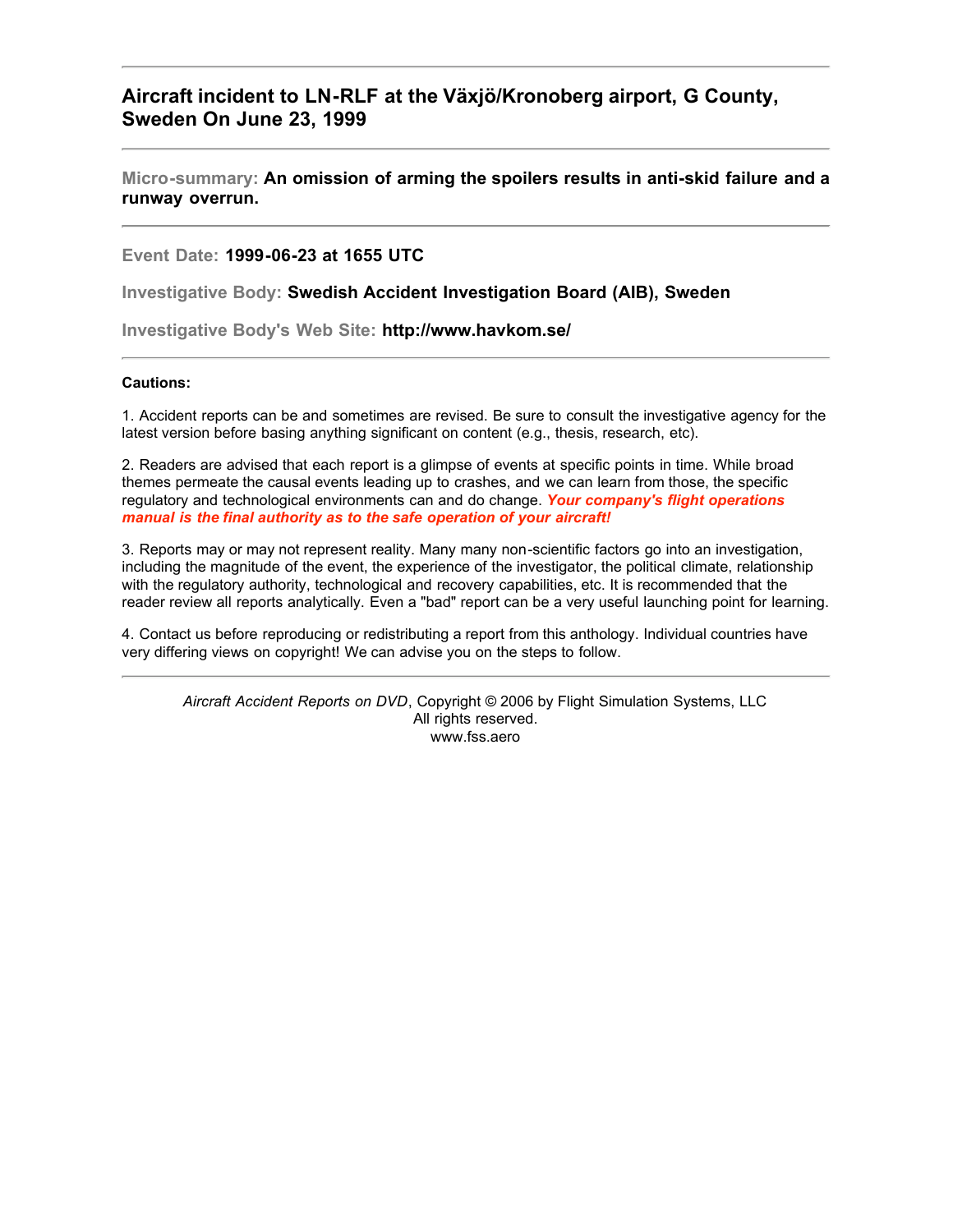ISSN 1400-5719

# **Report RL 2000:38e**

*Aircraft incident to LN-RLF At the Växjö/Kronoberg airport, G County, Sweden On June 23, 1999*

**Case L54/99**

SHK investigates accidents and incidents with regard to safety. The sole objective of the investigations is the prevention of similar occurrences in the future. It is not the purpose of this activity to apportion blame or liability.

The material in this report may be reproduced free of charge provided due acknowledgement is made.

The report is also available on our Web site: www.havkom.se

Translated by Bob Arnesen.

From the original Swedish at the request of the Board of Accident Investigation. In case of discrepancies between the English and the Swedish texts, the Swedish text is to be considered the authoritative version.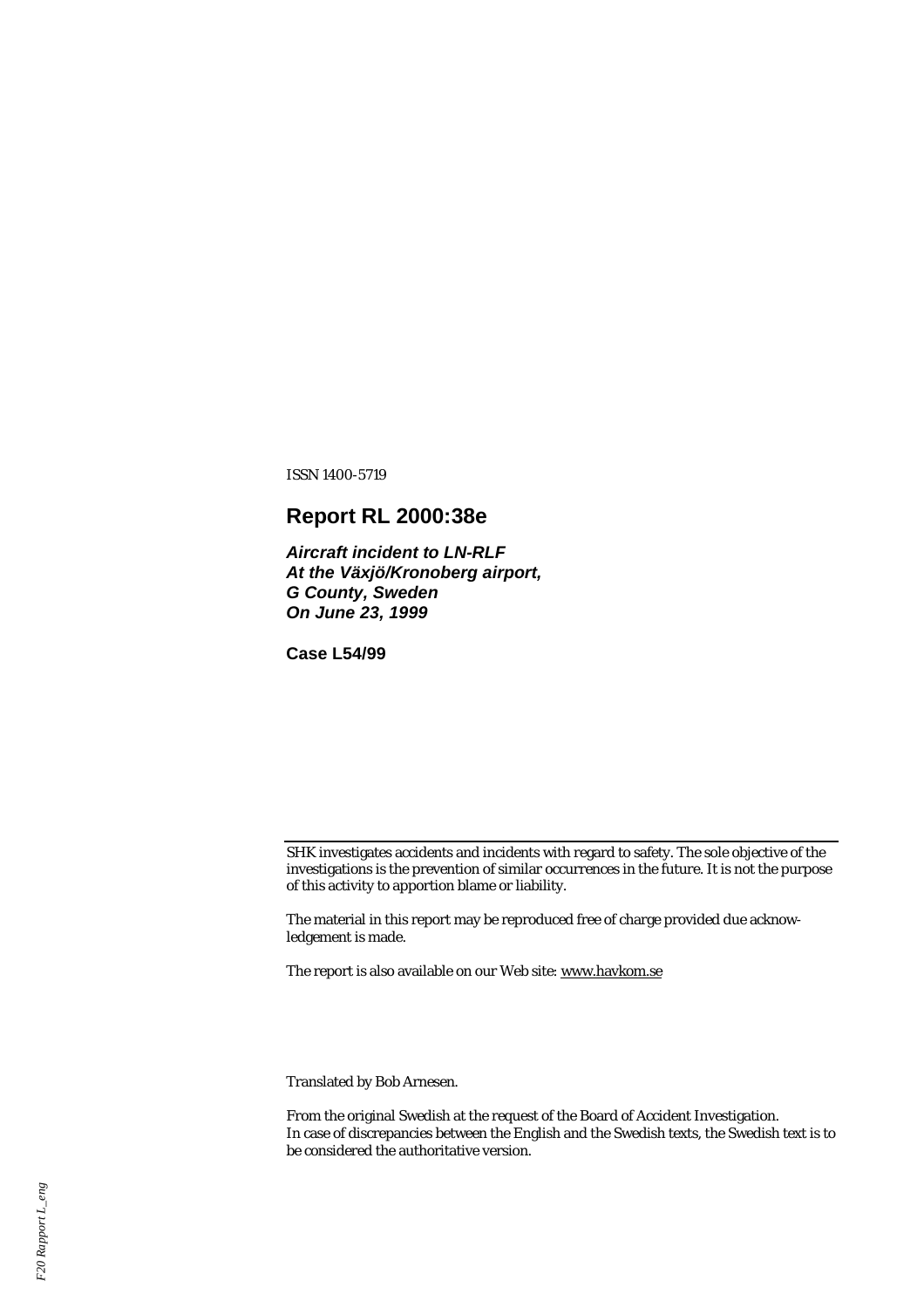2000-11-02 L-54/99

Swedish Civil Aviation Administration 601 79 NORRKÖPING

# **Report RL 2000: 38e**

The Board of Accident Investigation (Statens haverikommission, SHK) has investigated an aircraft incident that occurred on June 23 1999 at the Växjö/Kronoberg airport, G County, Sweden, involving an aircraft with registration LN-RLF.

In accordance with section 14 of the Ordinance on the Investigation of Accidents (1990:717) the Board herewith submits a final report on the investigation.

Olle Lundström

Rune Lundin Henrik Elinder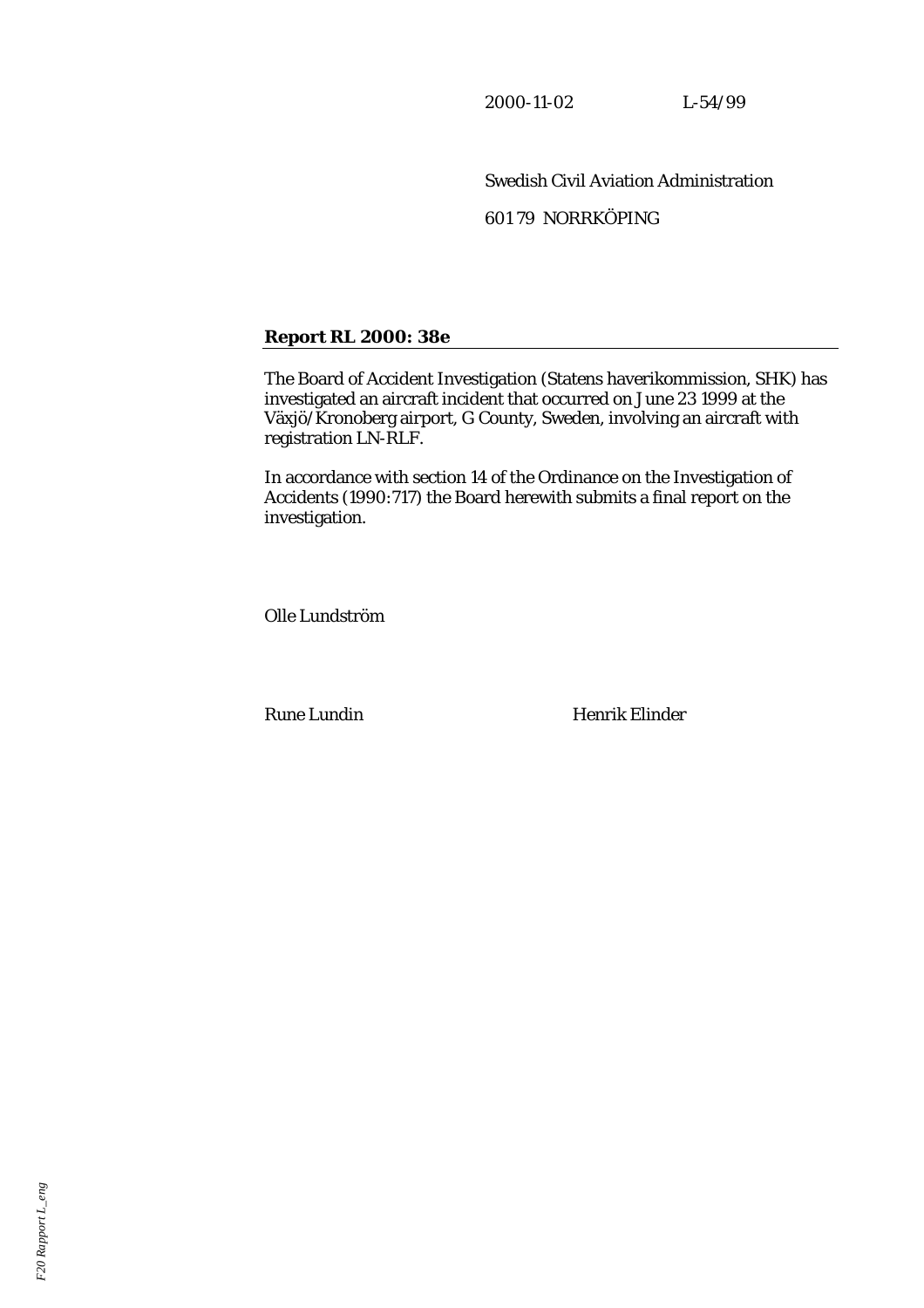# **Contents**

### **SUMMARY** *4*

| 1            | <b>FACTUAL INFORMATION</b>          |                                      |                     |  |
|--------------|-------------------------------------|--------------------------------------|---------------------|--|
|              | 1.1<br><b>History of the flight</b> |                                      |                     |  |
|              | 1.2                                 | Injuries to persons                  | 6                   |  |
|              | 1.3                                 | Damage to aircraft                   |                     |  |
|              | 1.4                                 | Other damage                         | 7<br>$\overline{7}$ |  |
|              | 1.5                                 | <b>Personnel information</b>         | 7                   |  |
|              | 1.6                                 | <b>Aircraft information</b>          |                     |  |
|              | 1.6.1                               | General                              | $\overline{7}$      |  |
|              | 1.6.2                               | The aircraft automatic brake system  | 8                   |  |
|              | 1.7                                 | <b>Meteorological information</b>    | 8                   |  |
|              | 1.8                                 | <b>Aids to navigation</b>            | 8                   |  |
|              | 1.9                                 | <b>Communications</b>                | 8                   |  |
|              | 1.10                                | Aerodrome information                | 9                   |  |
|              | 1.11                                | <b>Flight recorders</b>              | 9                   |  |
|              | 1.12                                | <b>Accident site</b>                 | 9                   |  |
|              | 1.13                                | <b>Medical information</b>           | 9                   |  |
|              | 1.14                                | <b>Fire</b>                          | 9                   |  |
|              | 1.15                                | <b>Survival aspects</b>              | 9                   |  |
|              | 1.16                                | <b>Tests and research</b>            | 9                   |  |
|              | 1.17                                | <b>Organisational and management</b> |                     |  |
|              |                                     | information                          | 10                  |  |
|              | 1.18                                | <b>Additional information</b>        | 10                  |  |
| $\mathbf{2}$ | <b>ANALYSIS</b>                     |                                      | 11                  |  |
| 3            | <b>CONCLUSIONS</b>                  |                                      |                     |  |
|              | 3.1                                 | <b>Findings</b>                      | 12                  |  |
|              | 3.2                                 | <b>Causes</b>                        | 12                  |  |
|              |                                     |                                      |                     |  |
| 4            | <b>RECOMMENDATIONS</b><br>12        |                                      |                     |  |

# **APPENDIX/APPENDICES**

**1** Extracts from Register of Licences regarding the pilots (To the Swedish Civil Aviation Administration only)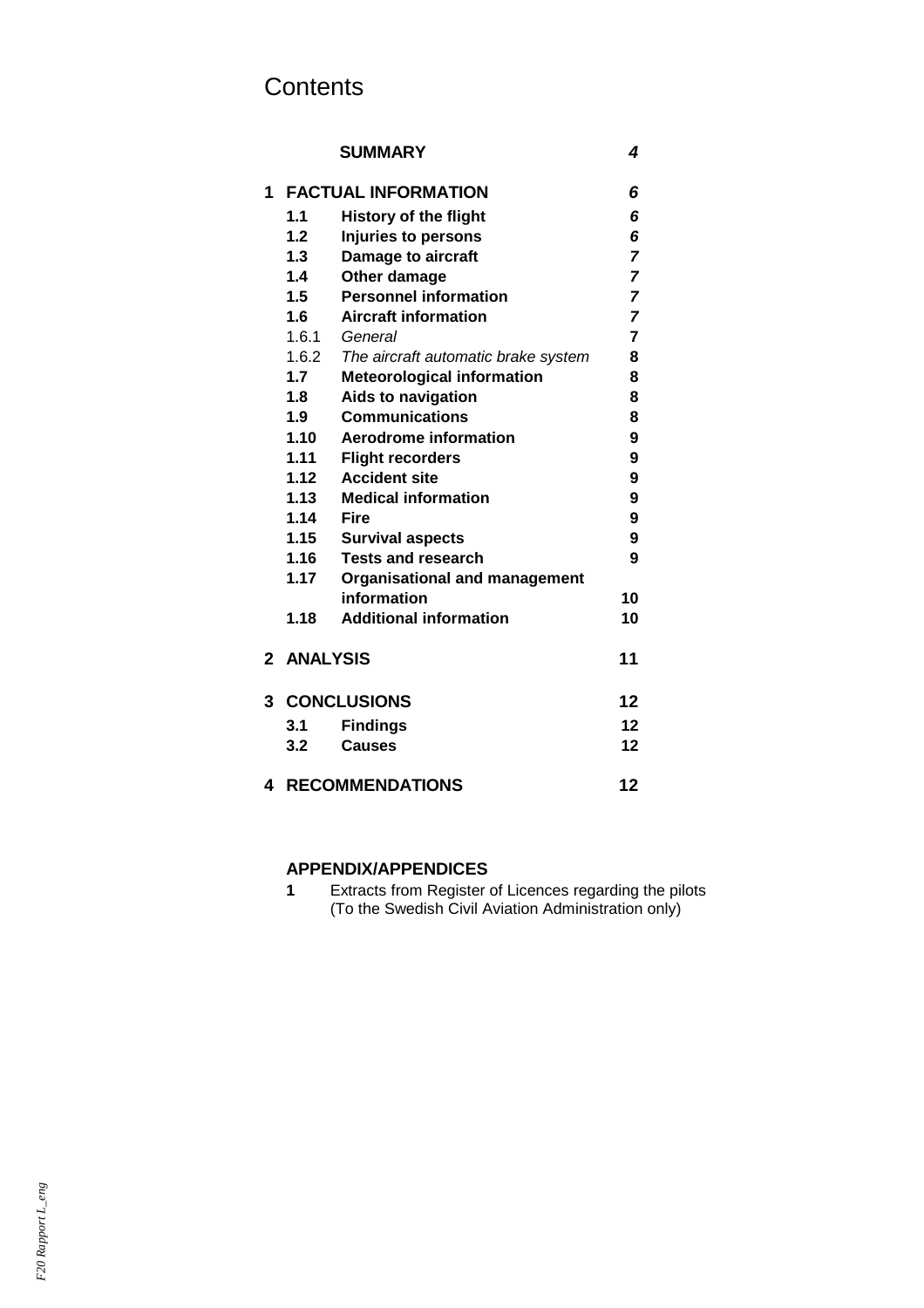## **Report RL 2000:38e**

#### **L-54/99**

Report finalised 2000-11-02

| <b>SE-RLF,</b> Douglas DC-9-82 (MD82)<br>Aircraft: registration, type<br>SAS Norge ASA, 1330 Fornebu, Norge                               |
|-------------------------------------------------------------------------------------------------------------------------------------------|
| 1999-06-23, 1855 hours in daylight<br>Note: All times in the report in Swedish summer<br>time $(SST) = UTC + 2 hours$                     |
| Växjö/Kronoberg airport, G County,<br>pos 5655N 1443E, 186 m above sea<br>level)                                                          |
| Scheduled flight                                                                                                                          |
| Metar Växjö at 1850 hrs: Wind 330° at 5<br>knots, Visibility +10 km, Cloud base<br>2500 ft, temp $13^{\circ}$ C/dew point $11^{\circ}$ C, |
| QNH 1018 hPa. Rain showers in the                                                                                                         |
| area.                                                                                                                                     |
| 2/4<br>crew                                                                                                                               |
| 119<br>passengers                                                                                                                         |
| None                                                                                                                                      |
| No damage                                                                                                                                 |
| <b>None</b>                                                                                                                               |
|                                                                                                                                           |
| 49 years, ATPL                                                                                                                            |
| 6775 hours, of which 3500 hours on type                                                                                                   |
|                                                                                                                                           |
| 57 years, ATPL                                                                                                                            |
| 17000 hours, of which 7000 hours on<br>type                                                                                               |
|                                                                                                                                           |

The Board of Accident Investigation (SHK) was notified on June 23, 1999 that an aircraft with registration LN-RLF had an incident at 1855 hrs on that day at the Växjö/Kronoberg airport, G County, Sweden.

The incident has been investigated by SHK represented by Olle Lun d ström, Chairman, and Rune Lundin, Chief investigator flight operations and Henrik Elinder, Chief technical investigator aviation.

The investigation was followed by Max Danielsson, Swedish Civil Avi ation Administration and by SAS's own Internal Investigation Team (SAINT), represented by Lars Deremo and Thomas Krave.

#### **Summary**

 $\overline{a}$ 

An SAS MD-82 aircraft departed the Stockholm/Arlanda airport on June 23, 1999 on a scheduled passenger flight to the Växjö/Kronoberg airport. The weather was good however the runway was reported wet from a previous rain shower. The commander, who was the flying pilot sitting in the left pilot seat, chose to perform an ILS 1 approach to runway 19, selected the ABS 2 to medium and planned to use engine reverse.

The touchdown was normal and engine reverse was selected. Deceler ation appeared normal in the beginning however the commander felt that the aircraft did not continue to properly decelerate. He re-checked the ABS

<sup>&</sup>lt;sup>1</sup> ILS - Instrument Landing System

<sup>2</sup> ABS – Automatic Brake System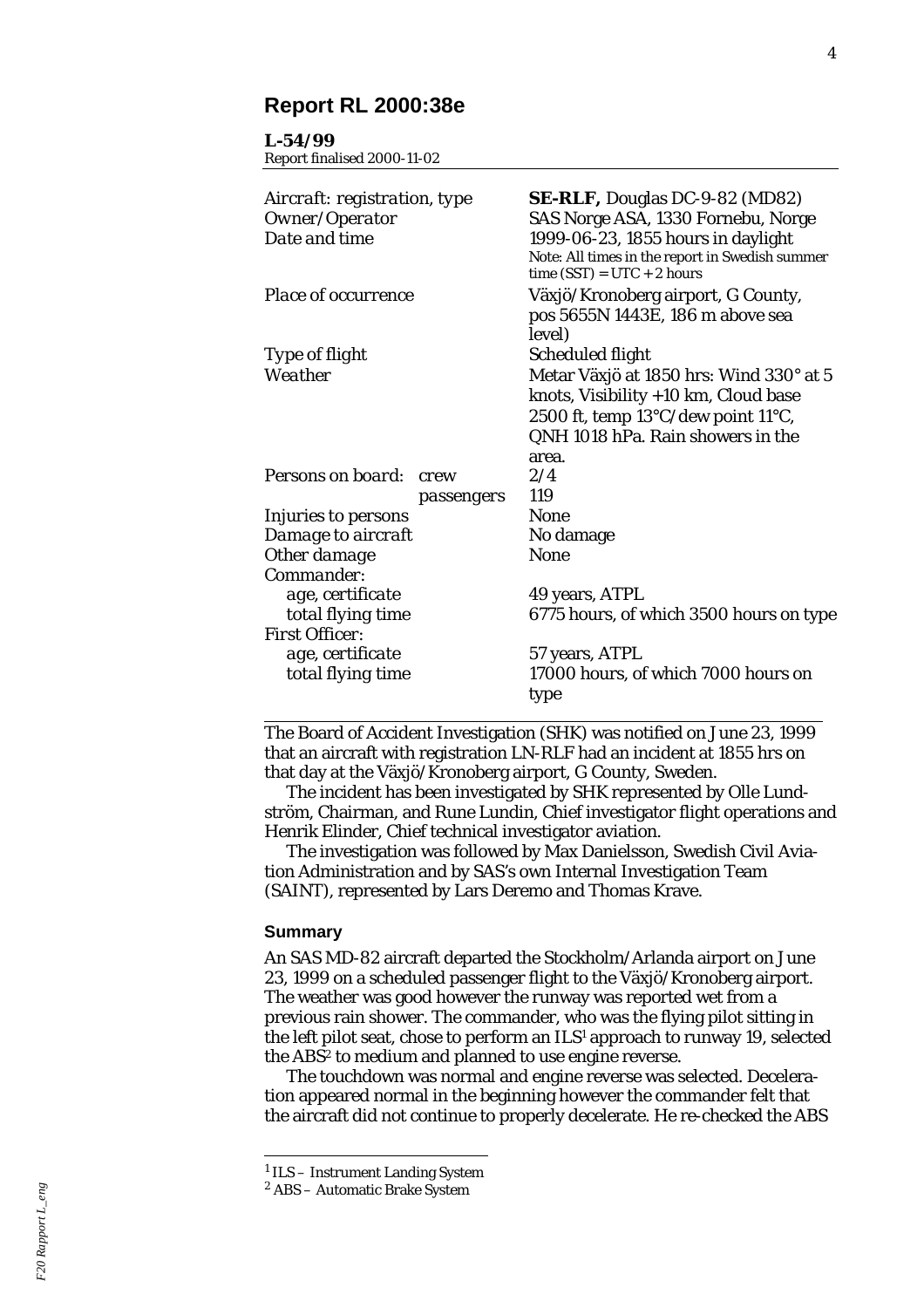position several times, increased reverse thrust, selected position maximum on the ABS, and finally increased engine reverse to maximum. The aircraft then began to decelerate much better but however it went off the runway end with a speed of about 10-20 knots. The aircraft came to a halt with the tail 41 m. outside the runway edge. Nobody onboard was injured.

The first officer stated that he touched the brake discs shortly after the incident and determined that they were cold.

SHK was able to determine with the help of the aircraft recorders that a normal landing had occurred and that the speed reduced to about 60 knots, when engine reverse increased to maximum thrust. The read out revealed that the landing spoilers had not deployed and that no wheel braking had taken place.

The aircraft 's ABS system measures the amount of retardation during the rollout and regulates braking according to the deceleration rate selected on the ABS switch. The ABS is however not activated until the spoilers are deployed. The arming of the spoilers for automatic deployment upon landing is checklist item performed by the pilot in the left seat and is to be confirmed by the right seat pilot during the reading of the checklist. This checklist item is read when landing flaps are selected and the flying pilot orders completion of the landing checklist. It was not possible to determine whether this checklist had been read or not as a recording was not available from the CVR 3 .

Unlike the takeoff phase, there is no indication during landing that the ABS is not working due to failures such as the spoilers not being activated. It is the duty of the non-flying pilot to visually confirm automatic deployment of the spoilers after touchdown and to verbally communicate this to the flying pilot. Should this not occur automatically then they must be manually deployed.

No technical fault was found with the aircraft braking system after investigation by SHK.

The commander felt certain that the spoilers had been armed for automatic deployment upon landing which would enable the ABS system to function correctly. The data on the flight recorder however does not indicate that this was the case. The statements given by both pilots to SHK support all the data registered on the flight recorder except that the activation of the spoilers for automatic deployment and the confirmation of this must have been forgotten. If this mistake had been discovered during the landing rollout then the commander could have instead used normal manual braking and the aircraft would in most probability stayed on the runway. The non-flying pilot must have also forgotten to verbally confirm automatic spoiler deployment after touchdown.

SHK considers that the present aircraft design that warns the pilot against failure to activate the automatic spoiler deployment system before takeoff but not for landing is not logical. A pilot performed procedure has instead compensated for this design fault.

The incident was most probably caused through the failure to apply good Crew Resource Management (CRM) techniques after ordering the final landing flap setting, resulting in the spoilers not being armed. The first officer also failed to report that the spoilers had not automatically deployed after touchdown. As the spoilers had not been armed to deploy the automatic braking system was never activated. Engine reverse was the only stopping aid used after touchdown, this being insufficient to stop the aircraft before the end of the runway.

l

<sup>3</sup> CVR – Cockpit Voice Recorder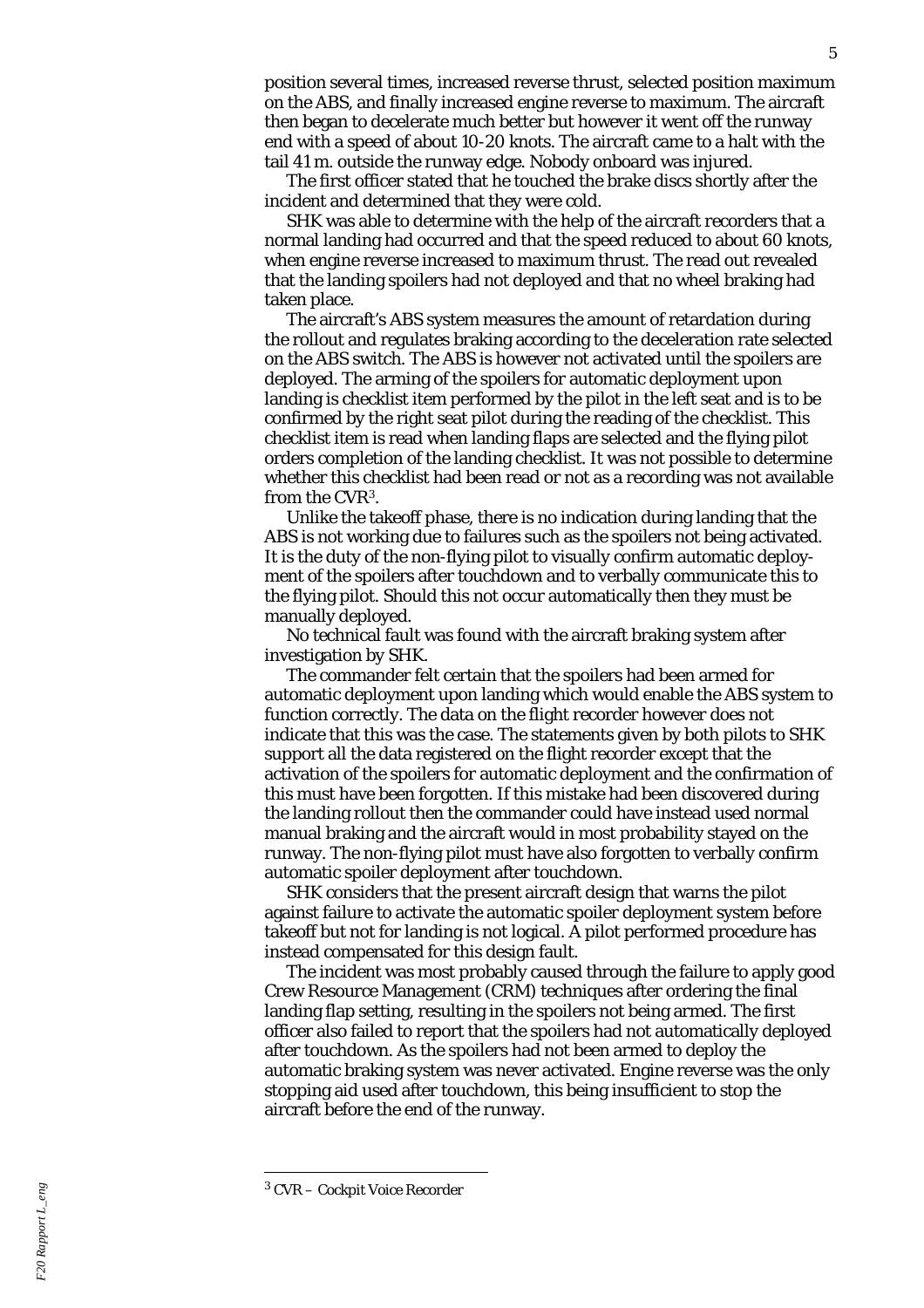The incident occurred with two commanders making up the cockpit crew, with the more experienced acting as the first officer. Experience has shown that this composition has certain risk factors attached to it.

#### **1 FACTUAL INFORMATION**

#### **1.1 History of the flight**

Aircraft LN-RLF, an SAS owned MD82 operating as a regular passenger flight with call sign SK 1159, departed the Stockholm/Arlanda airport on June 23 1999 bound for the Växjö/Kronoberg airport. The crew requested the latest actual weather report prior to commencing the approach to runway 19, which indicated a tailwind of about five knots, that rain showers were in the area and that the runway was wet from previous rainfall. Otherwise favourable weather conditions prevailed. The commander, who was the flying pilot in the left seat, chose to fly an ILS approach. He selected the ABS switch to the medium position prior to landing and had planned to use engine reversing after touchdown.

Both pilots have stated that the approach was normal, the flight breaking out below cloud at around 5000 ft. When the crew had visual contact with the runway a visual approach with landing flaps selected to position  $40^{\circ}$  was carried out. The touchdown was made close to the threshold at a speed of 121 knots, where after engine reverse thrust was set to 1.4 EPR<sup>4</sup>. During the first part of the rollout the pilots felt that the aircraft decelerated normally. However the commander felt that the deceleration became worse which cased him to first visually recheck and confirm that the ABS switch was in the desired position and then increase the reverse thrust to 1.8 EPR. At this point he began to suspect that the reported tailwind could have in fact been substantially more than reported and once again rechecked and confirmed the position of the ABS switch. As the aircraft began to approach the end of the runway the commander ordered the ABS switch to be positioned to Maximum and engine reverse thrust was increased to maximum. Deceleration improved at that point however insufficient to stop the aircraft from going off the runway end with a speed of about 10-20 knots. The commander then discontinued the use of engine reverse and steered to the right to miss an obstacle, the aircraft coming to a stop with the tail 41 m beyond the runway end.

When the aircraft had come to a stop the commander informed the passengers of what had happened, instructed them to remain calm and that a normal evacuation of the aircraft would take place. All passengers were later reunited outside the aircraft by the left wing where the commander with the help of a megaphone explained in more detail exactly what had happened, where after they walked the approximately three hundred meters to the terminal building.

The first officer stated that he felt the brake discs with his hand shortly after the incident and determined that they were cold.

# **1.2 Injuries to persons**

l

|                | Crew Passengers Others | <b>Total</b> |  |
|----------------|------------------------|--------------|--|
| Fatal          |                        |              |  |
| <b>Serious</b> |                        |              |  |
| Minor          |                        |              |  |

4 EPR – Exhaust Pressure Ratio, engine thrust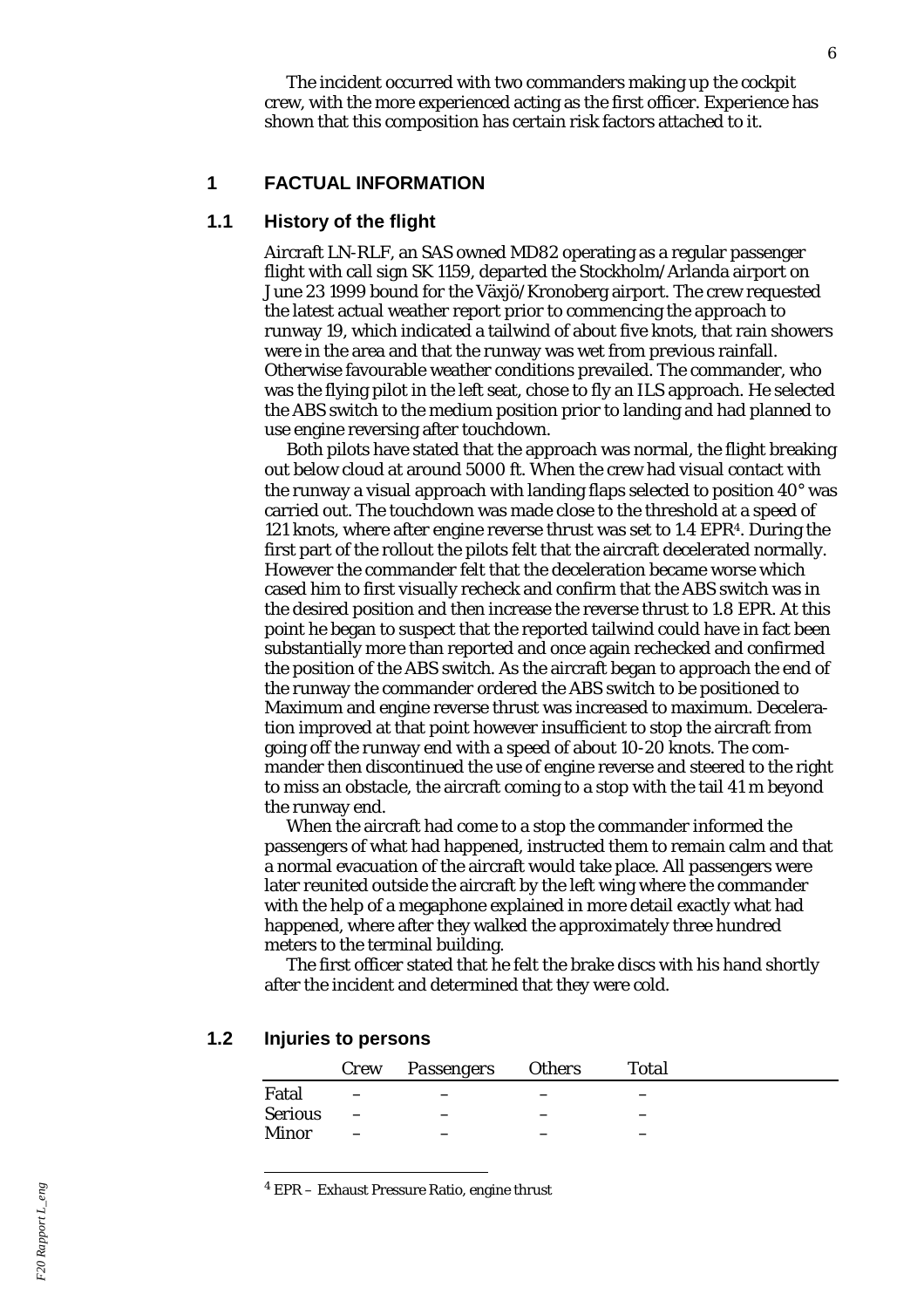| <b>None</b> |   | 119 | 125 |
|-------------|---|-----|-----|
| Total       | 6 | 119 | 125 |

## **1.3 Damage to aircraft**

No damage. By using maximum reverse thrust the maximum allowed RPM for both engines was exceeded and both were sent for inspection at the maintenance base at the Arlanda airport. No faults were found.

## **1.4 Other damage**

None.

## **1.5 Personnel information**

The commander was 49 years old at the time and had a valid ATPL Licence.

| <b>Flying hours</b> |                   |       |  |
|---------------------|-------------------|-------|--|
|                     | previous 24 hours | Total |  |
| All types           |                   | 6775  |  |
| This type           |                   | 3500  |  |

Flight training on type concluded in 1987. Latest periodic flight training (PFT) carried out in 1999-02-19 on MD-80. The actual duty period was the first day of a five-day duty block and the flight was the first for the day.

The first officer was 57 years old at the time and had a valid ATPL Licence.

| <b>Flying hours</b> |                   |       |  |
|---------------------|-------------------|-------|--|
|                     | previous 24 hours | Total |  |
| All types           | h                 | 17000 |  |
| This type           |                   | 7000  |  |

Flight training on type concluded in 1987. Latest periodic flight training (PFT) carried out in 1999-04-09 on MD-80. The actual duty period was the last day of a five-day duty block. He had originally been scheduled only as available for duty for the actual day however had been rescheduled for the flight the previous day.

The cabin crew consisted of a Purser (AP) and three flight attendants (AH). All were properly certified.

## **1.6 Aircraft information**

*1.6.1 General*

| AIRCRAFT:          |                                                            |
|--------------------|------------------------------------------------------------|
| Owner:             | SAS Norge ASA, 1330 Fornebu, Norge                         |
| Type:              | Douglas DC-9-82                                            |
| Serial number:     | 49383                                                      |
| Gross weight:      | Max authorised landing weight 58967 kg,<br>actual 53000 kg |
| Centre of gravity: | Within allowable limits                                    |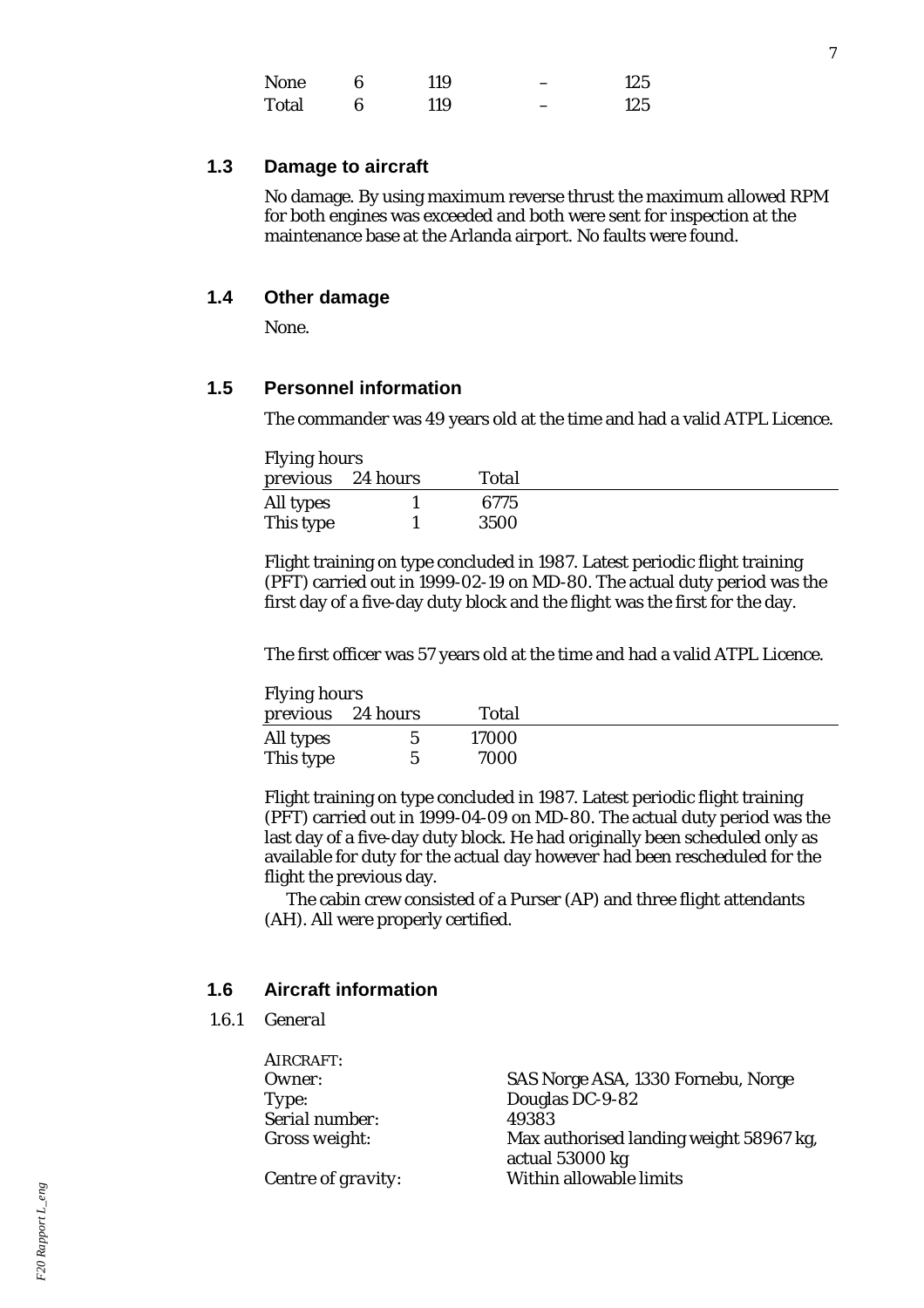The aircraft had a valid Certificate of Airworthiness.

#### *1.6.2 The aircraft automatic braking system*

The aircraft has an automatic braking system (ABS) that can be armed for use upon landing using three settings, minimum, medium and maximum. The system works automatically upon landing decelerating the aircraft at the selected level using an antiskid system.

The system senses the aircrafts actual deceleration rate during the rollout and regulates the desired level of braking as pre-selected. If the braking action limits the retardation rate because of skidding then the antiskid system acts to reduce the amount of braking.

The ABS is not activated until the aircraft spoilers are deployed after touchdown. Arming of the spoilers for automatic deployment is performed in the air by the left seat pilot and always verified by the right seat pilot when the item is read on the landing checklist. Upon touchdown automatic spoiler deployment shall be visually confirmed by the pilot reading the checklist using the phrase "spoilers". Conversely should they fail to deploy automatically then this fact will be confirmed using the phrase "no spoilers".

There is no warning to tell the pilots that the ABS has not been activated should the spoilers not deploy or something similar happen during the landing phase. Prior to take off however the pilots are warned if the spoilers or ABS is not properly armed. Proper arming allows for optimum stopping performance during an aborted take off. The ABS and the spoilers are automatically activated to brake the aircraft during an aborted take off when the throttles are retarded to idle and the engine reversers are extended.

A technical investigation of the aircraft that SHK performed revealed no faults.

#### **1.7 Meteorological information**

The actual weather at the airport as reported in the Metar from 1850 hrs: wind 330° at 5 knots, varying between 330° and 020°, visibility more than 10 km, rain showers in the vicinity, base of isolated Cb<sup>5</sup> clouds 2500 ft. and an overcast cloud base at 5500 ft, temperature 13°C, dew point 11°C, QNH 1018 hPa. A warning that the runway was wet at the southern end was relayed to the flight. The tower air traffic controller stated that a rain shower passed over the field around 1700 hrs and at the time of the incident a Cb cloud with associated heavy rain showers was 10-15 km north of the airport.

## **1.8 Aids to navigation**

The airport was equipped with standard navigation aids as described in the Swedish AIP. The aircraft was equipped to use all these aids.

## **1.9 Communications**

l

Normal radio communication was carried out between the aircraft and the Växjö air traffic control tower.

<sup>5</sup> Cb - Cumulonimbus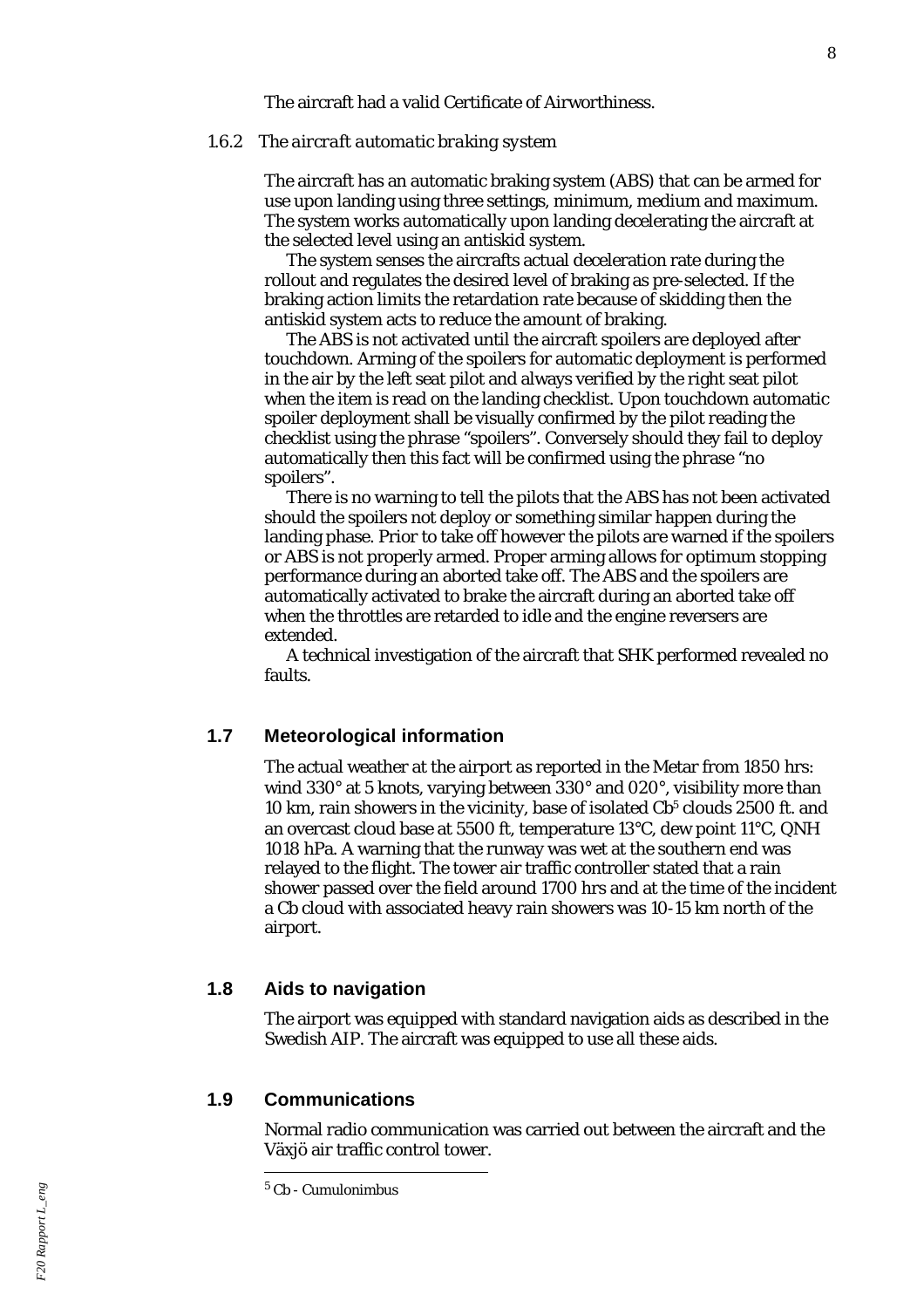### **1.10 Aerodrome information**

The airport is situated 610 ft above mean sea level. Runway 19 was in use at the time of the incident. The runway is of asphalt measuring 2103 m long and 45 m wide.

#### **1.11 Flight recorders**

The aircraft was equipped with the necessary recorders in the form of a Flight Data Recorder (FDR) and a Quick Access Recorder (QAR) to record flight parameters and a Cockpit Voice Recorder (CVR) to record all sound.

Due to the fact that the aircraft was left parked with the power on after the incident, the CVR continued to record for quite some time causing the recording from the landing to disappear.

It is stated in the SAS Flight Operations Manual (FOM 3.2.1) that the commander shall, when an event of a serious nature has occurred, make sure that the FDR and CVR recordings are saved and secured. Should an accident occur, the CVR information would be saved when the crew performs the "On Ground Emergency" checklist (Aircraft Operating Manual MD-80 2.13/4). The same text also refers to the need for the commander to pull the CVR circuit breaker once on the ground and make a note of this fact the aircraft log, should he in any other situation deem it necessary to save the recording after an event. Normally the CVR is turned off when the aircraft is parked after a flight.

In this case the commander did not consider any special procedure needed to be followed as the crew and the passengers left the aircraft in a normal fashion.

#### **1.12 Accident site**

The incident occurred at the end of runway 19 and the aircraft came to a stop with the tail 41 m from the runway end at position 5655N 1443E.

## **1.13 Medical information**

Nothing indicates that the mental or physical condition of the crew had been impaired during the flight.

#### **1.14 Fire**

There was no fire.

## **1.15 Survival aspects**

Not applicable.

#### **1.16 Tests and research**

With the help of SAS, SHK has been able to get readout of the QAR. As the CVR remained powered for the duration of the tapes maximum recording period of 30 minutes after the incident, no voice readout was available.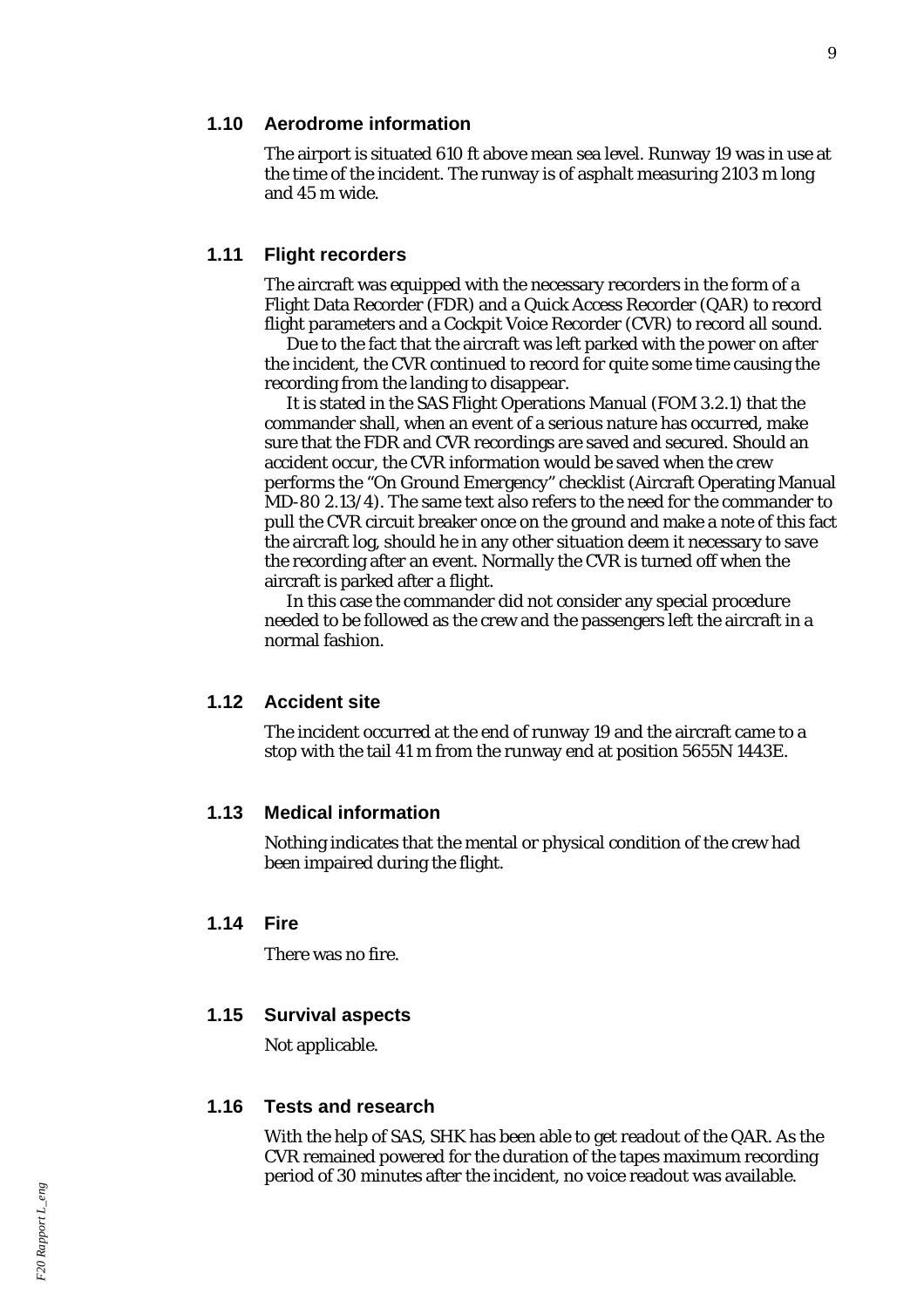to about 60 knots, when the engine reverse effect is increased from 1.5 EPR (approx. 80% N1) to 2.1 EPR (approx. 102% N1). The readout also shows that the spoilers did not extend after touchdown and that no wheel braking took place.

#### **1.17 Organisational and management information**

 MD-80 pilots at SAS are assigned duty blocks, either in a fixed continually alternating schedule of five days on duty and four days off or a variable type duty schedule where the length of on/off duty periods alternate more randomly.

Both pilots worked part time and had variable duty schedules.

A commander at SAS has full authority to perform right seat duties as a first officer. When a commander is called out on short notice as in a standby situation, he shall always assume the duties of the pilot he was called to replace, even if this entails flying as first officer to a commander with less seniority. Such was the case on this flight.

Should it become apparent that there is a lack of both commander and first officers at the planning stage then two commanders can be scheduled for the same flight, the one with the highest seniority serving as commander. The practice of using commanders for first officer duty is not contrary to regulations.

#### **1.18 Additional information**

In accordance with the MD-80 landing checklist, items 1-10, they shall be read from the checklist up to the extension of the landing gear. The checklist is to be read out loud by the pilot-not-flying (PNF) when ordered by the pilot–flying (PF). Each checklist item is read in a challenge and response fashion and any item to be performed by PF shall be correctly responded to prior to the next item being read.

Upon ordering the final flap setting the PF shall order the remaining landing checklist items 11-15 to be read, which are performed from memory without the use of the checklist. These items entail the landing gear to be checked down and locked (item 11), the spoilers to be armed (item 12), the rudder to be functioning properly (item 13), the auto brake switch to be set to the desired position (item 14) and the "Checklist Complete" (item 15). As stated in the checklist the left seat pilot (in this case also PF) shall arm the spoilers. The SAS Flight Operations Manual (FOM) states that all checklist items shall be verified. After touch-down the PNF shall visually check the spoiler handle for proper automatic deployment and state "Spoilers", or should they not deploy, "No Spoilers", where after they shall be deployed manually.

The commander stated to SHK that he had established routines to check the arming of the spoilers. He maintained that such was the case even this time and could not recall anything that could have interrupted his normal routine. The only non-normal aspect of the flight was having an older and more senior commander in the right seat.

He also stated that he never thought to recheck for proper spoiler deployment when he became aware of the slow retardation.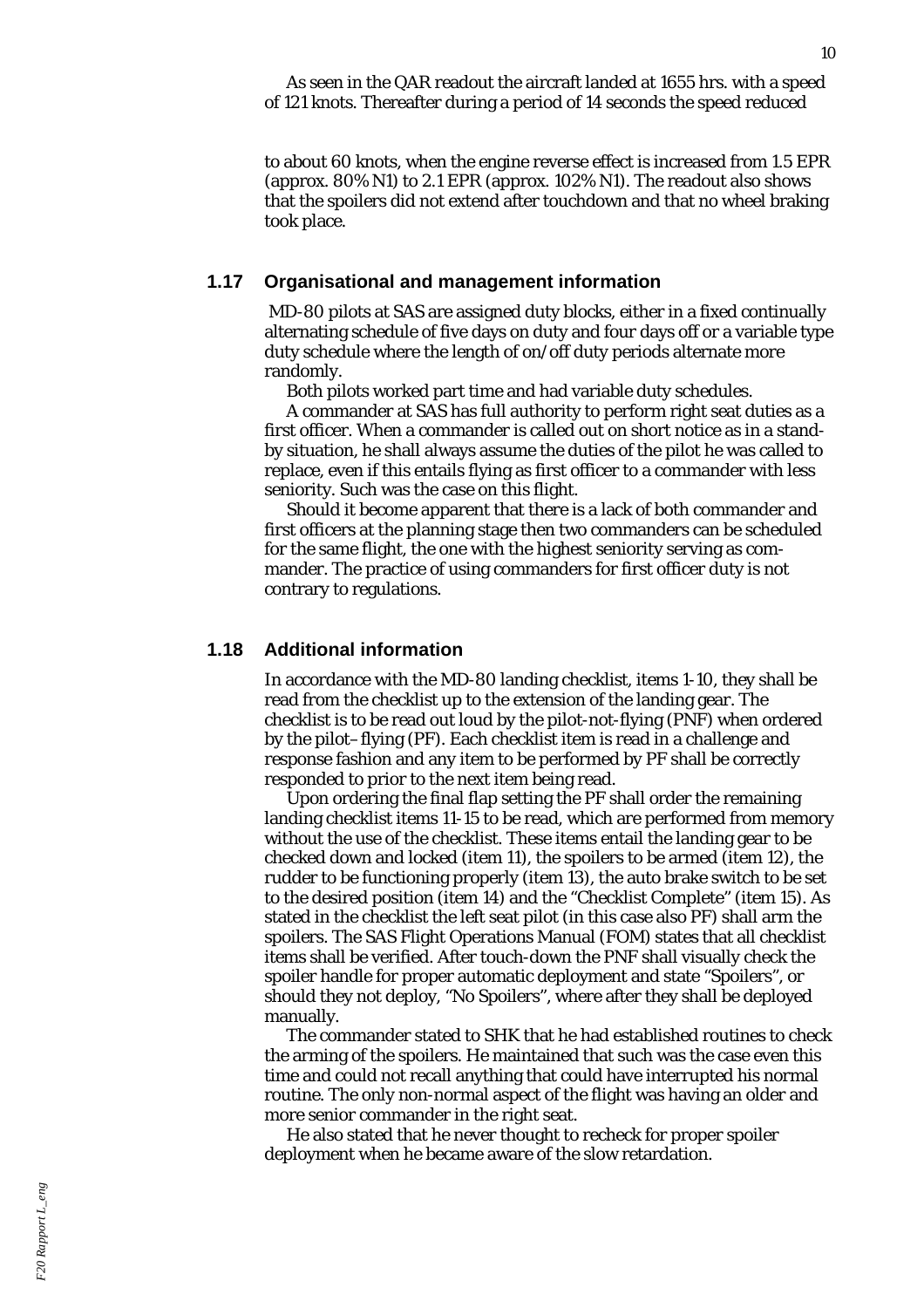The commander acting as first officer for the flight stated that he felt uncomfortable sitting in the right seat, which he had last done in April 1999.

### **2 ANALYSIS**

The investigation has not found any fault with the aircraft.

According to the commanders statement he was convinced that the spoilers were properly armed and that they should have automatically deployed upon touchdown. The QAR readout however shows this not to be the case. Braking during the roll out, which was in a light tail wind, was performed using engine reverse only.

The investigation has been unable to establish why landing checklist item 12, arming of the spoilers, was not performed. A CVR readout has not been available. Both pilots have provided information to SHK that confirm the registered flight data, with the exception of the arming of the spoilers and then verifying their deployment after touchdown. No aural confirmation of spoiler activation in accordance with established procedure was given after touchdown either.

When the commander felt that the retardation during the roll out was slower than normal he rechecked the position of the ABS switch several time but never thought to check the spoilers for proper deployment. Had he done that then he could have manually deployed the spoilers or reverted to manual wheel braking, where-by the aircraft could have been stopped within the confines of the runway.

The reason for the commander not suspecting proper spoiler deployment or reverting to manual wheel braking was most probably due to his assumption that reduced retardation was due to the tail wind being stronger than reported or the runway being more slippery after the earlier rain shower. According to the MD-80 Aircraft Operating Manual (AOM) Bulletin no. 108, the best braking results on a slippery runway are obtained using the ABS, as opposed to using manual braking. The commander was aware of this characteristic.

As engine reverse is most effective at high speeds, it gives good retardation only at the beginning of the braking phase. As the aircraft slows proper wheel braking becomes essential. The reason for this, as shown in section 1.6.2, is that an activated ABS gives a constant retardation rate. This can result in the pilots becoming aware of insufficient retardation at a late stage.

SHK maintains that the aircraft 's design, with a spoiler warning system for take off but not for landing, is not logical. No proper explanation has been provided as to why a proper warning system for landing does not exist. It is SHK 's opinion that the installation of a proper system to warn the pilots that the spoilers are not properly armed for landing is sufficiently motivated. The absence of a proper system has in this case been compen sated for by the introduction of a pilot procedure.

The incident occurred with two commanders in the cockpit crew, the more experienced serving as first officer. Experience has shown that certain latent risk factors are involved with this cockpit composition.

SHK determined, as has happened in previous events, that the crew failed to save the CVR recording from the incident through pulling the circuit breaker to stop further recording. Based on what is contained in both the FOM and the AOM this should have been done. The text in the relevant sections of these manuals should be clarified in the future to prevent further